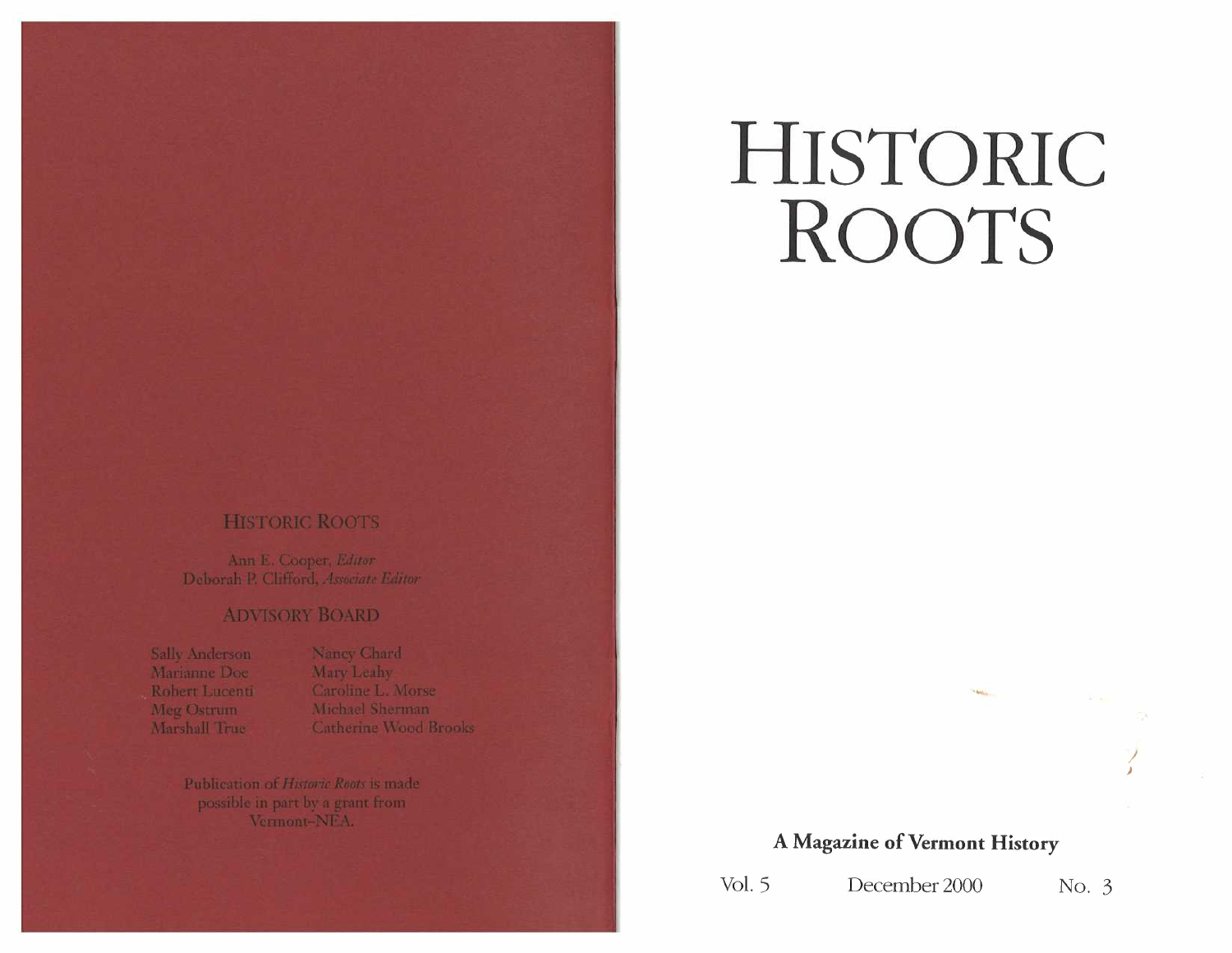## **GEORGE** *]ONES*  **AND THE NEWS THAT'S FIT TO PRINT**

## By THOMAS L. BENSON

In Poultney, Vermont, on the campus of Green Mountain College, stands the Two Editors Inn. This guest house is named for two young men who met in Poultney and went on to become leading newspaper publishers. The first was Horace Greeley, who later founded *The New York Tribune. <sup>1</sup>*The second is not so well known, even though his newspaper still thrives. He was George Jones, founder of *The New York Times.* 

George Jones was born in Poultney in 1811. He lived briefly in Ohio, but after his parents died, he moved back to Poultney to live with his brother. He and Greeley met as teenagers, when they both worked for the local newspaper, *The Northern Spectator.* 

In 1833, Jones moved to Troy, New York. He worked, first, in the dry goods business, and then in banking and finance. He moved to New York City in 1841, when Greeley invited him to help start a new newspaper, *The New* 

<sup>1</sup> Greeley also ran for President against President Ulysses S. Grant in 1872.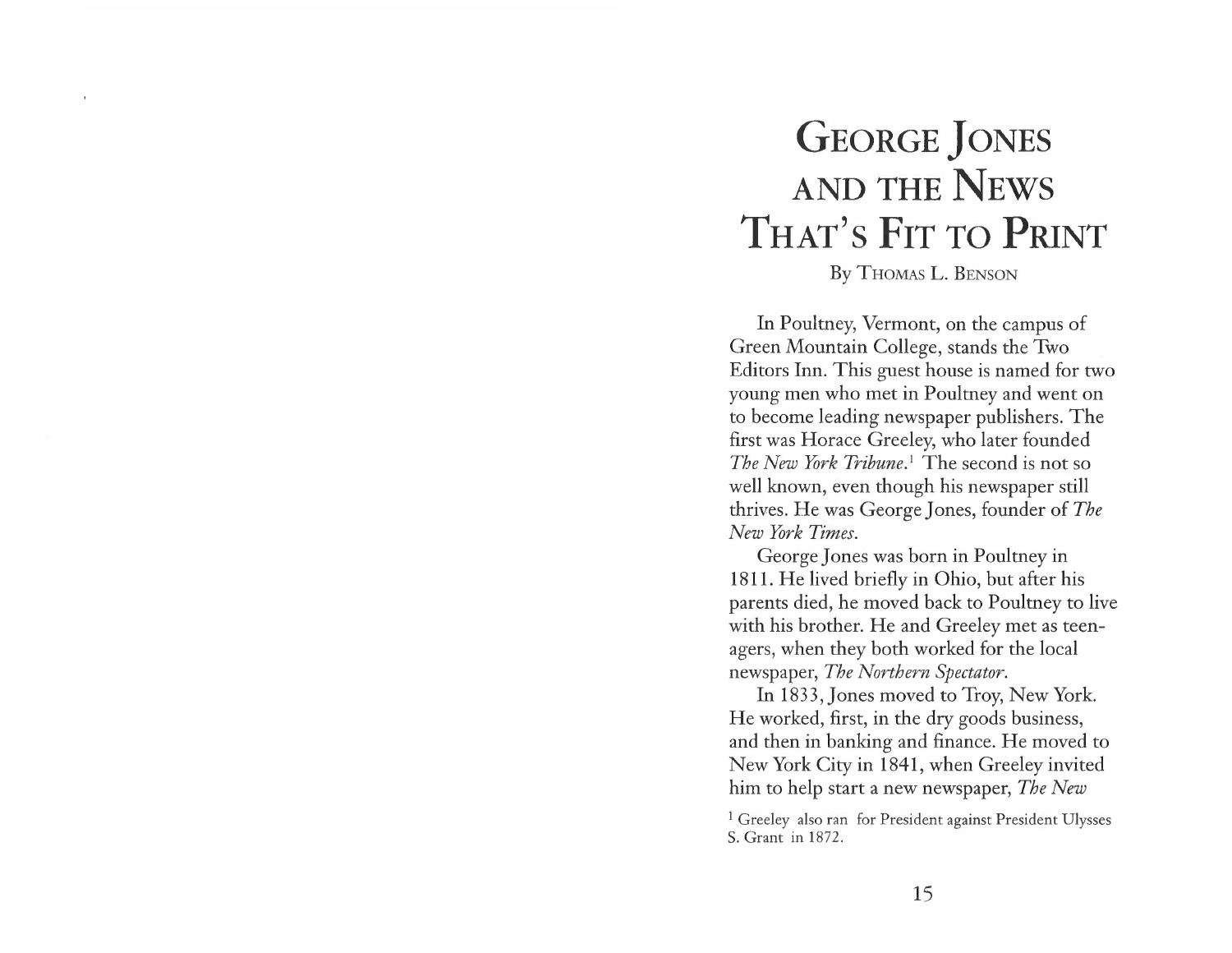G E O R G E ] 0 N E S G E O R G E J O N E S

 $\odot$ 

*York Tribune.* The *Tribune* was to be an antislavery, pro-reform paper. It soon became one of the country's most highly respected publications.Jones worked in the paper's business office, where he met and became friends with Henry J. Raymond. Raymond was a graduate of the University of Vermont. He was seen to be a rising star in both the newspaper world and New York State politics.

Two years later, Raymond had left the *Tribune.* Jones then decided to move to Albany, where he had a very successful career in banking. In 1849, when Raymond was elected to the New York State Assembly, the two men became reacquainted. Raymond, too, dreamed of founding his own newspaper.

One winter day in 1850, during a walk across the frozen Hudson River,Jones commented that Greeley seemed to be doing well with the *Tribune*. The paper was highly thought of and was making money. The two men agreed that they would follow his example.

They pooled their own money and borrowed some more. A year later, they formed Raymond, Jones, and Company. Their newspaper would be called the *New York Daily Times.*  Raymond was to be Editor-in-Chief. Jones would run the business side. The *Times'* goal was to be "the best and cheapest daily newspaper in the United States." Unlike the liberal, reformist *Tribune,* and the more sensational



*George Jones* 

*New York Herald,* the *Times* would try to be even-handed in its reporting. It would limit itself to printing news the whole family could read.

The first issue of the *Times* was published on September 18, 1851. Its front page articles covered political developments in Austria,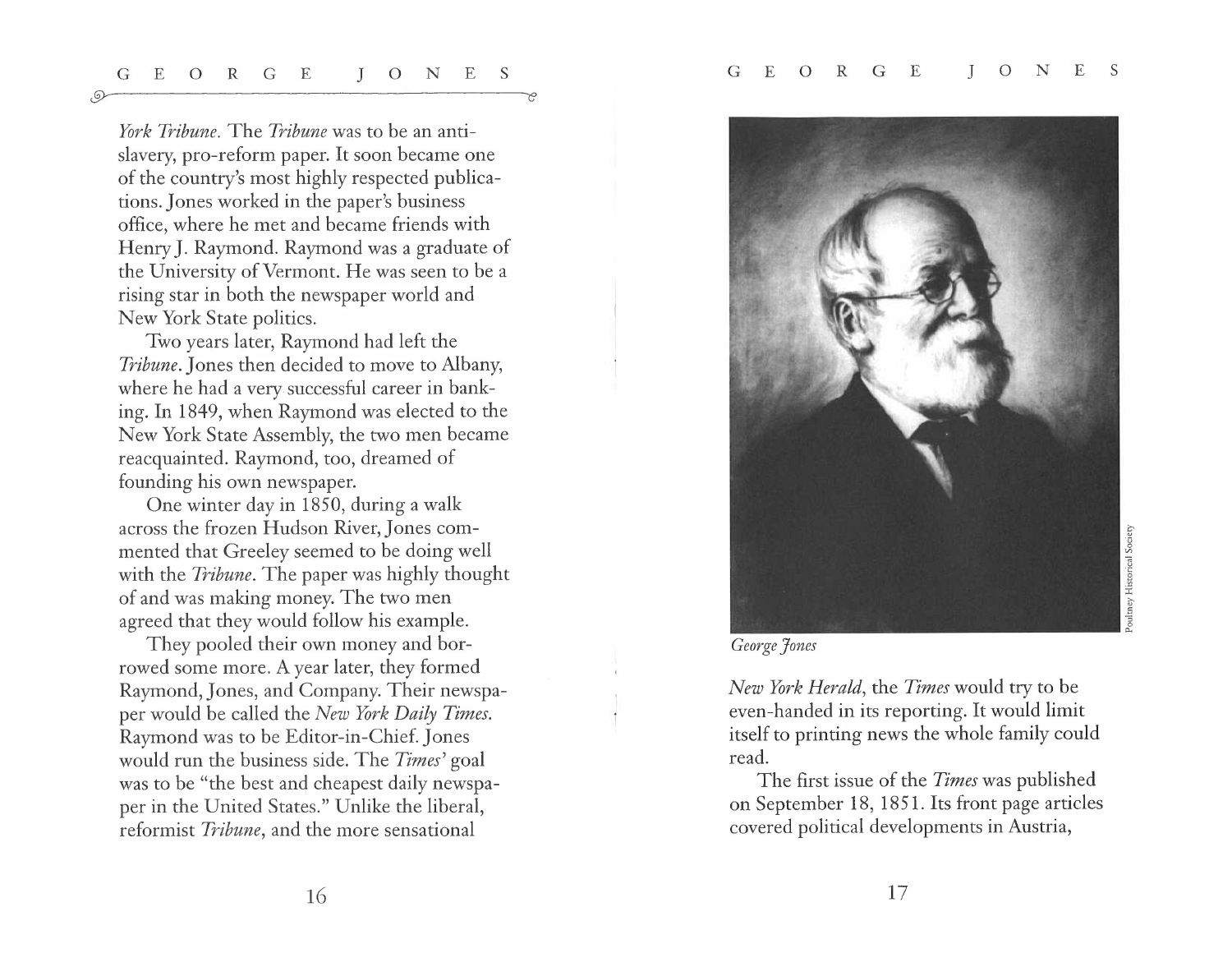## Drw-Park Baily Cimes.

**NEW-YORK DAILY TIMES** 

THE NEW-YORK EVENING TIMES 28 PU'T LITTLE DEVERY EVENING, incoming en

THE NEW-YORK WEEKLY TIMES, TERE AND REPORT OF THE CONSTRUCTION OF THE RESIDENCE OF A STATE OF THE CONTROL CONTROL CONTROL CONTROL CONTROL CONTROL CONTROL CONTROL CONTROL CONTROL CONTROL CONTROL CONTROL CONTROL CONTROL CONTROL CONTROL CONTROL CONTROL For a state, the pair of the pair of the state of the state of the state of the state of the state of the state of the state of the state of the state of the state of the state of the state of the state of the state of th

Prw-Pork Daily Cintes.

THE NEWS FROM EUROPE ARRIVAL OF THE EUROPA'S MAILS.

AFFAIRS IN ENGLAND.

The Election in France-Arrests, &c. APPREHENDED DISTURBANCE IN AUSTRIA

#### SOUTHERN EDHOPH.

The Revel Mail Steamer Europe arrived at Boston yesterday morning, at about 6 o'clock. Her hails wels sont on by the New Haven Railroad train, which left at 8 o'clock, and reached this city at an early hour last evening.

By this arrival we have revelved our regular English and French files, with correspondence, circulars, &c., to Easterly, Egenence of the Europa's day of satisfag. The news by this arrival has considerable interest.

shough it is not of startling importance. In Efox.ess, political affairs are quiet. The Hunt heldt arrived at Southampton out Thursday, the 4th, with abe news of the execution at Havana of the fifty men rester and, one overlained by this attention of their state of the state of the state of the state of the state of the state of the state of the state of the state of the state of the state of the state of the state of th under Col. Criticades's command. The details of the news are given at length in the London papers.<br>In Faurez attention in chiefly absorbed with specula

tions on the apprecching Presidental election. The some on the spinwasses crosses were and will be prince to be<br>invite in the state of the scheme of the second state of the scheme of<br>states of the state of the second by fillected.

Asother "Conspiracy" has been discovered in Paris, In Australy headily to the government still ansembles moler the surface with occasional outbreaks. . An affing ding party and several Gendarmer, of the most brutal

In Pentronal attention is absolved by an accusation of a Cableet Minlater of bribery. He has resigned and

The news of Enteres's release in confirmed, her the hoe is now said to have been the 13th of September. B. to said that he proposes to go first to England and provide there for the ofucation of his children and then pro lored to the United States.

The money market presents no feature of marked inpyrage.

#### **GREAT BRITAIN**

The Queen was absent on her visit to Scotand where she had been very enthusiastically revolved. The Enhiltens continues to ettract numerous viciters The attendance and receipts were:

as are<br>consider an everyone with  $\mathcal{L}^{2}_{1,0}$  (Tanday)  $\cdots$ , (1986 persons— $\mathcal{L}^{2}_{1,0}$ <br>(Tanday)  $\cdots$ , (1,2)<br>(1,2) personalism  $\mathcal{L}^{1/2}_{1,0}$  (1,1)<br>Thus accessivy of reducing prices is strongly urged.<br>Thus nece In Dublin it is smeed that the Government intend to nead first additional regaments of infantry from England,<br>to culoren sholdenes to the law. The recrespondent of

The Times denounces this an aimply prope The Presence's Journal autosinces the douth at une of<br>a reletation of the numerable year 1913, namely, the New-Pork Daily Times.

VOL. L.... NO. 1.

Will gravity bull. The model of the American is the fit<br>single point of the spectrum bull, the model of the fit<br>single point of the spectrum of the spectrum of the state of the state<br>in the state of the spectrum of the sp

in<br>the state of the second state in the second state in the second state<br> $\alpha$  is the second state of the state of the state of<br>simple . The state of the state of the state of the state<br>state in the state of the state of t

#### NEW-YORK, THURSDAY, SEPTEMBER 18, 1851.

The stern, the very set of the years in rating to sample the stern, the very set of the years in rating to the big of the sterned in and approximate type<br>of the very set of a positive control of the sterned in the sterned

prison.<br>It is said at the Pulais de Jactice that steat important<br>papers, smanning from the London Commution, have<br>been assessingly quier, and so alomm or eyen contained<br>ment has been preduced in the public mind.

#### AUSTRJA.

Vannu, Ang. 27-The decrees of the Empe-

 $\sqrt{100\,\mathrm{Mpc}}$  and the results of the European of the European of the results results and on the results of the constraints of the complete results of the results of the complete results of the line and the state of the

The<br>space results and the Bihar county, was suppressed by be at Vienna, and the<br> $\mathbb{R}^n$  is a pressured weight proposed of the best<br>velocid via merity (over the chiefle) the genderness between the chief<br> $\mathbb{R}^n$  is a leide was kneeiing at the strps of the altar to resulve

SWITZERLAND.

ICELAND. When Dict of Euclidate was prened on the Sth July at Reihierik. Amongst the list presented was one present of the list presented was one presented was the third June 1986, present present present present present present of

Fugitive Stave Ried in Lancaster Co., Pa.

Our readers will be already advised of the oc-

turrence of a lanicatable riot and loss of life at

Christians, Lancaster, Co., Pa., on, the 9th inst.-

grewing out of the attempted capture of two fugitive

durns by their owner.

Inter-Path Adiabation of the Alimitry has taken place,<br>where leaves a state of the Alimitry has taken place,<br>where it says to a small similar beat finited. The names of the needs political to the one Alimitiation<br>had not The Baltissore Sien of yesterday, learne from a private orce, that the Executive of Maryland, Gov. Lowg, will take immediate action upon the official information which<br>he has received relative to the riot. A aposial neonenger has already been desmatched to the Prosident with a eminunleation on the subject.<br>A mainte man, vopposed to be the slave Pinkney, The Machine of the Section of the CPL (ACC) and the Section of the Section of the CPL (ACC) is the section of the CPL (ACC) of the CPL (ACC) of the Machine of the CPL (ACC) (ACC) is the section of the property of the CPL (

owned by Mr. Carwook, was seen vesterday on the hill vear Lancaster, and several citizens had gone in purauit of him.

#### NEW-YORK CITY.

PRICE ONE CENT.

I's" The weather was the theme upon which we hinged an item for our morning edition, but we have<br>been forced to forge the infliction of it upon the pultie,<br>by the preceedings of the Bestess Jubilee, which our special carrespondent has forwarded us. Never mind, the Erceldent cannot always be lionluing through the coundo this important aubport full justice.

DEATH OF A BAPTIOT MISSIONARY. We regret to unsearce the death of Rev. Ws. T. Binnan, of this city, who departed this life protectory morning, at the hosses of Rev. John Dowling, D. D., where he was making a tem-In order to give the case lands, of this affair in an accept to the case of the set of the control of the company of the coreap base, in anticipation of the case of the case of the case of the case of the case of the case

**LET The Board of Assistant Aldermen closed** their vession for September, Last evening. Our whete's<br>of the proceedings in driven out for the Fen ign News, but we are considered by the reduction that our results of but we are considered by the reduction that our results of with the state of the process of the constant of the constant of the state of the state of the state of

For The Fountain in Washington Square gets on turnards constitution at a variant second interaction of the state of the state of the state of the state of the state of the state of the form of the state of the state of the state of the state of the state of the sta were visitedly laying a beams of hard playing. The<br>formata will be a very fire one, and will intense great-<br>Iy the attraction of this beautiful pask.

NEW STRANDORT LINE-The stounch little camer, the C. Dunant, has been placed on the East River, to om between the city and Flushing, tou-hing at Astona and Strattenputt, by Mr. Fiamtart, the enterprising projector of the latter village. boat is to make two trips cach way a day, and is to hold premissions arrangement. We had with pleastirt every new enterprise that will bind the Metropolys and the quiet and beautiful rund districts in its closer costaet.

DESTR IN A CREL-At a last hour on Tu-sky night, policanan Coalter, of the Fourth Patrol.<br>District, found an unknown Guarde, again 25 years, lying. in Madianmaz., Inharitar under the effects of deterious trements, and apparently lifeties. A dray was procured, and the poor woman was conveyed to the Station-house, where the premed to somewhat revive, but was yet under the influence of strong drink, and was accordingly slaced in a cvli in the fitnule department, where she was paces is a corpor in about two house after. Vesselay member of the conservation of the control of the control of the control of the control of the party readered a verified of  $^{11}$  Douth by an apopiectic fit.<sup>1</sup>

**DEATH FROM CONVELLIONS.-The Coroner** held an inquest yesterday, at the Bollevne Hospital, upon the body of a young weman named Sarah Carr, num tec wore on a young weaken name. See the point in New-York, and aged 21 years, who, it appears, was abilitated into the above insultantion on the 15th leads in the formulation control for the same. A verific form was rendered in accordance with the foregoing facts

FF' \ Bloomer Costuire mide its appearance Sixth-avenue day before yesterday. A rrowd of "Conservatives" manifested their bostility to this new gersalve morement by derivion. "New Ideas" are com-<br>policd to wage flerce battle in this world before they obtain recognition and favor. Two Sloaners appeared in Broadway and two in Washington square yesterday.

US" It has been stated that Senator Douglass was too ill to fulfil his engagement, to deliver the oration at the State Fair. We understand that he has so far recovered from his indisposition, that he left for Rochester last evening.

FALLE ALARM-The Hall bell rang an alarm a # o'clock last evening for the Sixth Diotelet, but our item gatherer failed to discover the first spark of a fire. ASOTHER-About 2 o'clock there was an alarm in the Scool District-but the first was not vistable.

WOMAN POISONED.-Coroner Geer was called 

The front page, above the fold, of the first issue of the New-York Daily Times, September 18, 1851. The page contained no pictures, and more than two dozen items of news.

Kessuch non Austria.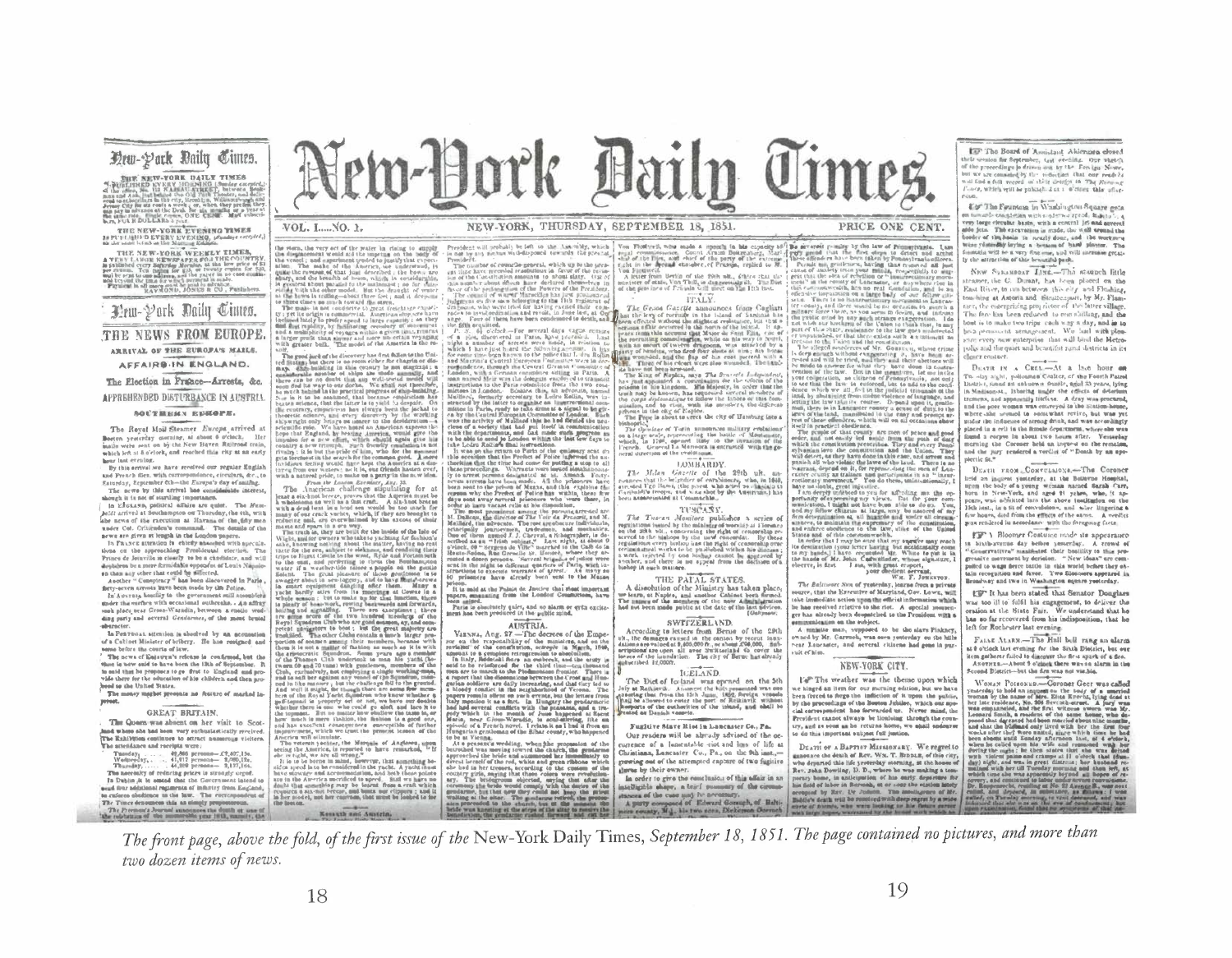

*A Thomas Nast cartoon of Boss Tweed. Nast and others joined the* Times *in a crusade against corruption and influence.* 

French elections, ship arrivals, death notices. In its early years, the *Times* was known to be one of the nation's most independent and well crafted papers. As it became increasingly profitable, it moved to larger offices.

Raymond died suddenly, in 1869. Jones then took over the editorial side of the paper. In his role as both publisher and editor, Jones set new standards for courage and honesty in news coverage. He believed that the public had a right to the truth about what was happening and that it was the duty of the paper to report it. He insisted that the business side of the newspaper be completely separate from the editorial side. He felt that the need to attract readers and advertisers must not limit the paper's freedom to report the news honestly and without bias.

,.

The most famous of Jones' crusades against corruption was his battle against William Marcy ("Boss") Tweed. Tweed and his followers had turned Tammany Hall, in New York City, into a wealthy, corrupt, and politically powerful organization.

While other newspapers largely ignored Tweed,Jones and a few others, including political cartoonist Thomas Nast, wanted to expose Tweed's vast corruption. Tweed, in return, tried to undermine the *Times'* circulation and advertising income. At one point, Tweed sent one of his associates to Jones with